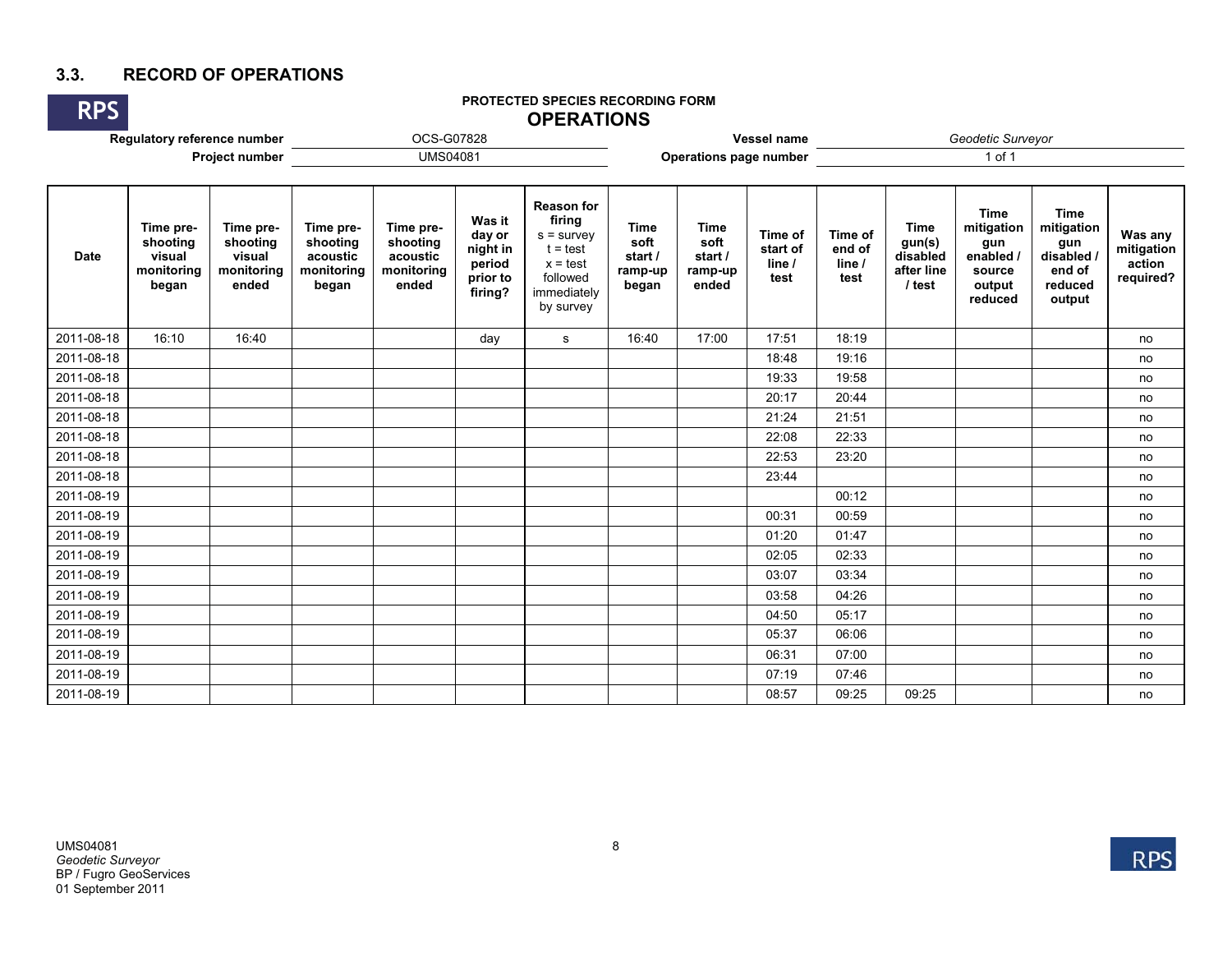# **3.4. LOCATION AND EFFORT**



#### **PROTECTED SPECIES RECORDING FORM EFFORT**

| Regulatory reference number |                                   |                        |             | OCS-G07828     |           |              |             |              |                    |                     | <b>Vessel name</b>            | Geodetic Surveyor |                 |       |                   |       |
|-----------------------------|-----------------------------------|------------------------|-------------|----------------|-----------|--------------|-------------|--------------|--------------------|---------------------|-------------------------------|-------------------|-----------------|-------|-------------------|-------|
|                             |                                   | <b>Project number</b>  |             | UMS04081       |           |              |             |              | Effort page number |                     |                               | 1 of 1            |                 |       |                   |       |
| <b>Date</b>                 | <b>Visual</b><br>or<br><b>PAM</b> | Observers'<br>initials |             | Start of watch |           |              |             | End of watch |                    |                     | Wind                          | Wind              | <b>Beaufort</b> | Swell | <b>Visibility</b> | Glare |
|                             |                                   |                        | <b>Time</b> | Latitude       | Lonaitude | Depth<br>(m) | <b>Time</b> | Latitude     | Lonaitude          | <b>Depth</b><br>(m) | speed<br>direction<br>(knots) | scale             | (m)             | (km)  | severity          |       |
| 2011-08-18                  | visual                            | PK.LB.RW               | 11:15       | 29d15.9mn      | 088d1.5mw | 99           | 24:00       | 29d20.8mn    | 088d4.1mw          | 96                  |                               | <b>NNE</b>        |                 | $2$   | >5                | none  |
| 2011-08-19                  | visual                            | PK.LB.RW               | 00:00       | 29d20.8mn      | 088d4.1mw | 96           | 00:40       | 29d21.3mn    | 088d4.3mw          | 96                  |                               | <b>NNE</b>        |                 | $2$   | >5                | none  |